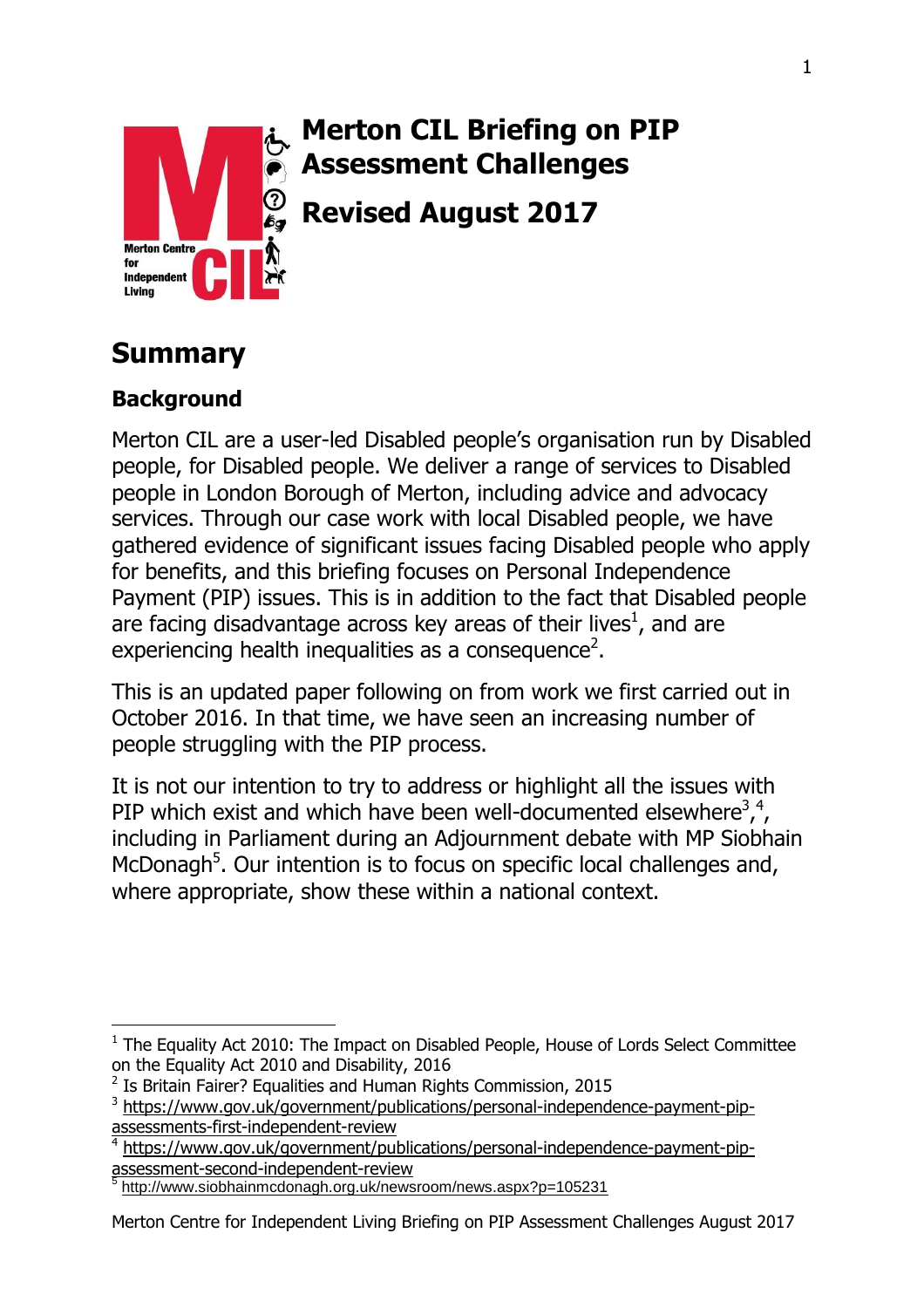## **What are Personal Independence Payments (PIP)**

PIP is a benefit that helps with some of the extra costs caused by long term ill-health or disability. It is a replacement for Disability Living Allowance (DLA) and has different eligibility criteria, ie it is the benefit which has changed, and not people's impairments.

PIP is for those aged 16-64 and has 2 components, Daily Living and Mobility. There are 10 questions in Daily Living and 2 in the Mobility section. Each section is divided up into descriptors with points attached to each one ranging from 0-12. A claimant has to score a minimum of 8 points to receive standard rate or 12 points for enhanced in either component. It can be paid for one single component or both if the claimant satisfies the points tally in the descriptors.

The value of the benefit ranges from £22 to £141.10 per week

- At the start of a claim a form is completed and then sent to the DWP who pass this to ATOS to arrange an assessment.
- ATOS use what are deemed Health Professionals (usually nurses or Physiotherapists) who will carry out an assessment and send a report to the DWP Decision Maker with recommendations for a score to be awarded.
- The DWP will advise the claimant whether or not the claim was successful
- Once a person has been denied PIP and they wish to appeal, they first have to go through a Mandatory Reconsideration (MR) process which was introduced for PIP in April 2013. But since its introduction, 85% of decisions for new claims - and 78% of DLA/PIP reassessment decisions - have remained unchanged.<sup>6</sup> This stage usually takes 4-8 weeks.
- The claimant then has to appeal to HMCTS Bradford on an SSCS1 form and await a hearing which is often many months.
- The proportion of appeals awarded in favour of the claimant has been increasing significantly, reaching 64% in the most recent figures for the first 3 months of  $16/17$ .<sup>7</sup> This means that 2/3 people are being forced to undergo hardship and wait months
- $\overline{6}$

7 <https://www.gov.uk/government/collections/tribunals-statistics>

[https://www.gov.uk/government/uploads/system/uploads/attachment\\_data/file/577399/pip](https://www.gov.uk/government/uploads/system/uploads/attachment_data/file/577399/pip-statistics-to-october-2016.pdf)[statistics-to-october-2016.pdf](https://www.gov.uk/government/uploads/system/uploads/attachment_data/file/577399/pip-statistics-to-october-2016.pdf)

Merton Centre for Independent Living Briefing on PIP Assessment Challenges August 2017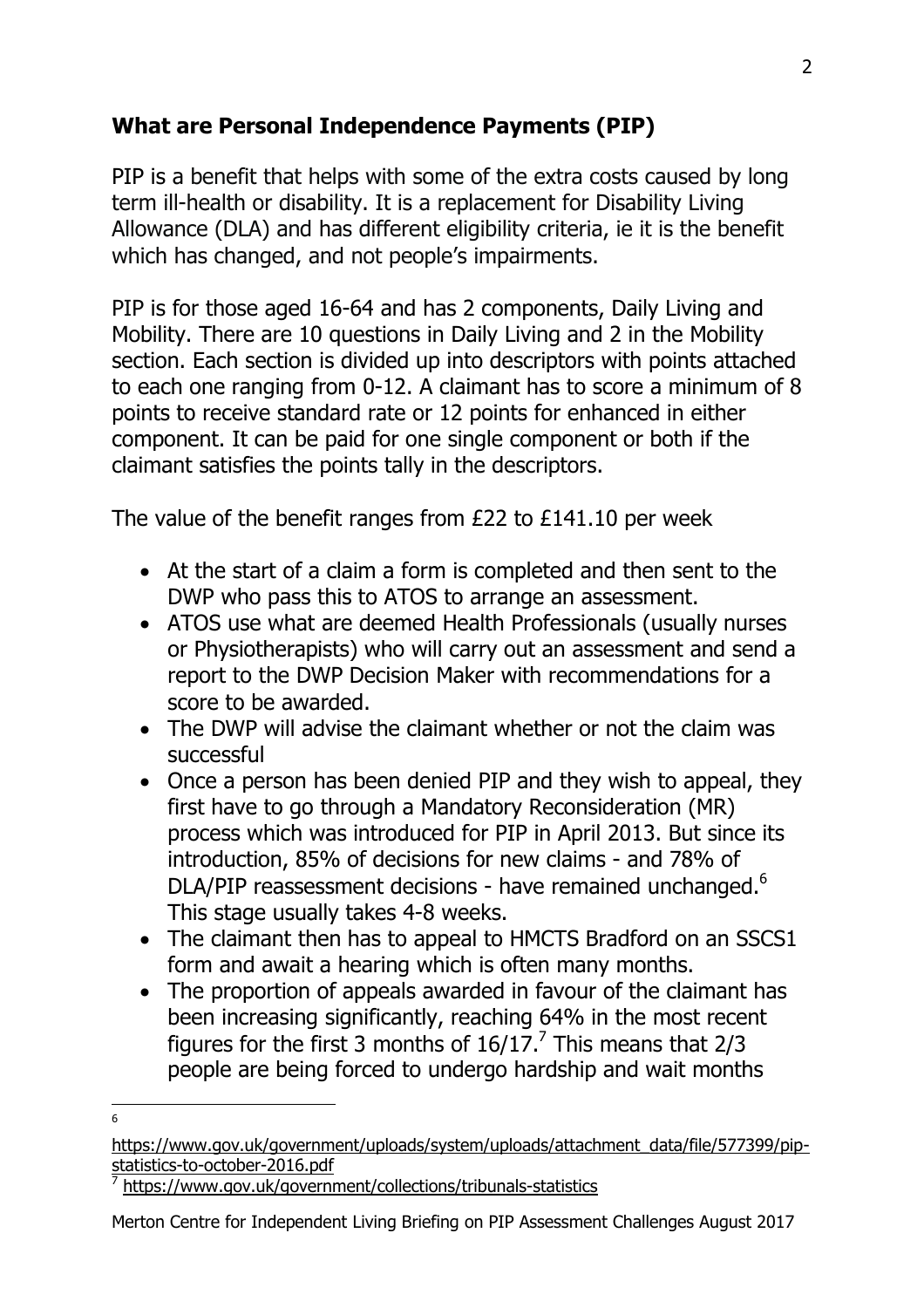longer in order to access a benefit to which they were entitled in the first place.

 Following the hearing, if a Claimant is successful in receiving the benefit, the Tribunal can recommend that they are not reassessed for a period of time (eg 2 years) however, this is not binding on DWP and in some cases we have seen people having to go through the whole experience again very quickly. In one case, someone who was awarded the benefit in May 2016 following MR, has had to start the reassessment process again already, even though their benefit is dated to June 2018.

### **Specific Issues with Personal Independence Payment (PIP) Benefits Assessments**

Our work with local Disabled people has identified three key issues with assessments for PIP:

- 1. Inaccessible assessment centres. This includes centres which are physically inaccessible, or those located far away from the person's home
- 2. Overbooking of assessment centres. This leads to last minute cancellations or excessively long waits at assessment centres
- 3. Inaccurate Assessments. Many Disabled people are wrongly being found ineligible for PIP at assessment stage, and are being forced to go to tribunal

## **The scale of the issue**

 $\overline{a}$ 

There are 2,638 working age people currently claiming DLA in Merton.<sup>8</sup> All of these people will be told to reapply for PIP if they want to keep receiving a benefit, even people who previously received lifetime DLA awards.

Of the 1,352 people who were previously on DLA and have attempted to transfer to PIP since its introduction, 28% (394 people) have been

<sup>8</sup> DWP Statistics February 2017 [https://stat](https://stat-xplore.dwp.gov.uk/webapi/jsf/dataCatalogueExplorer.xhtml)[xplore.dwp.gov.uk/webapi/jsf/dataCatalogueExplorer.xhtml](https://stat-xplore.dwp.gov.uk/webapi/jsf/dataCatalogueExplorer.xhtml)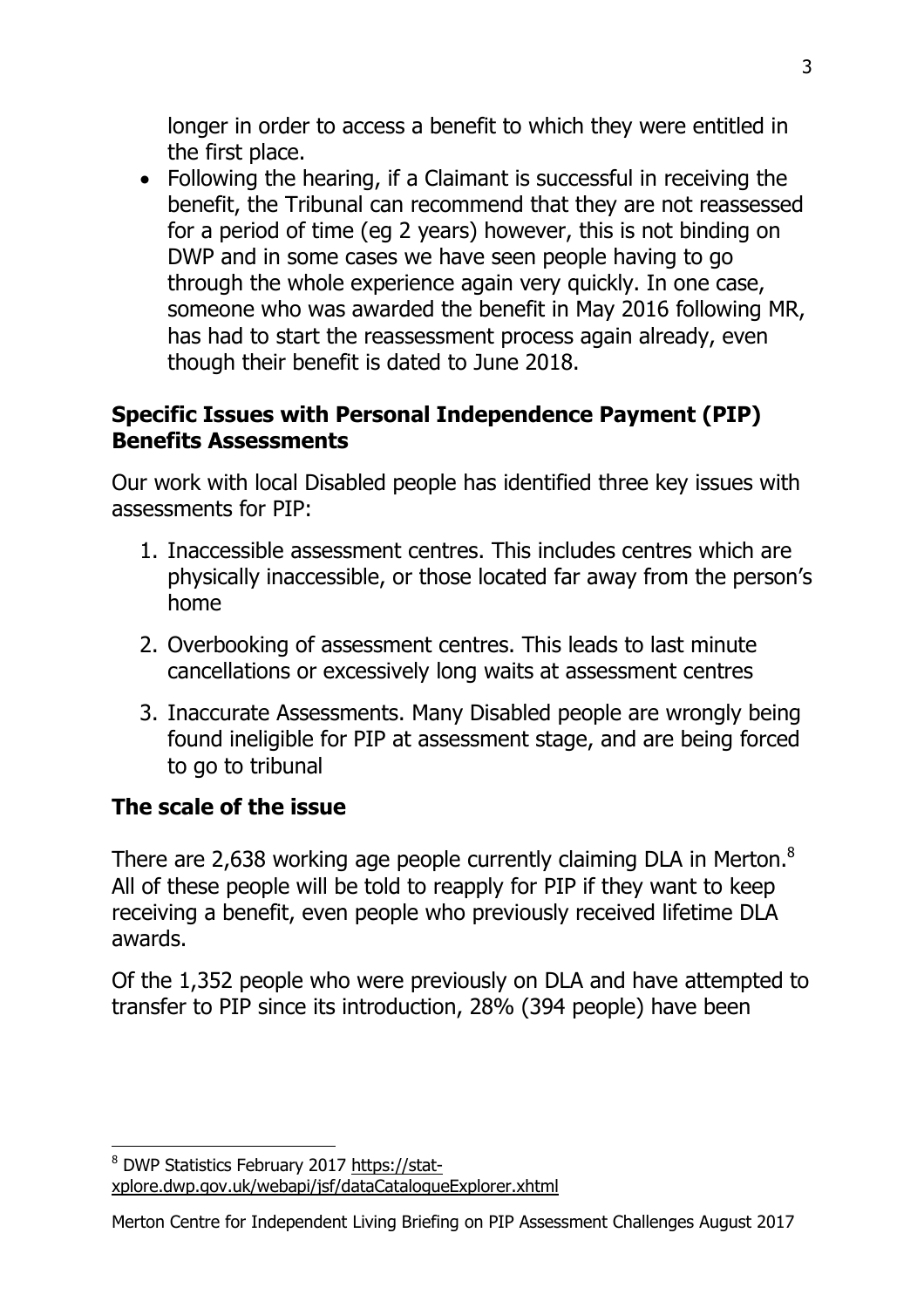denied the benefit completely<sup>9</sup>. This is significantly higher than the UK average of 25%<sup>10</sup>

A further 311 people are estimated to have seen their benefit decreased in the changeover from DLA to  $\text{PIP}^{11}$ .

In addition to the 705 people who have lost their benefit or seen it reduced already, it is expected that **at least a further 1,345 Disabled people in Merton are going to lose out** in the transfer from DLA to PIP over the next few months. This is in addition to new claimants deemed ineligible, of whom there have already been 1,815 people (54% of new applicants).

It should be noted that people who are turned down for the benefit can appeal, and many of these people are being wrongly turned down for the benefit and awarded it on appeal. Our own data shows that of the people who appeal this decision and reach the first "Mandatory Reconsideration" stage, nearly 9 in 10 will still be refused the benefit. This is in line with the national average and DWP targets for refusal at Mandatory Reconsideration stage.<sup>12</sup> However, once people reach the Tribunal stage, 86% of them will be awarded the benefit, and were **therefore entitled to it all along** (this is ahead of the national average of  $64\%^{13}$ ).

It was highlighted at the Sutton Tribunal User Group by Tribunal Judge Jeremy Bennett that the percentage rate of DWP decisions being overturned at tribunal suggested something was clearly not right with the assessment and decision making process."The Tribunal is overturning 60% of all appeals. This appears to be wrong. DWP should be making a greater effort to get the decision right first time. However DWP often quote that only 3 to 4% of their overall caseload is overturned at appeal. That is the wrong way to look at the issue. 3 to

 $\overline{a}$ 

[xplore.dwp.gov.uk/webapi/jsf/dataCatalogueExplorer.xhtml](https://stat-xplore.dwp.gov.uk/webapi/jsf/dataCatalogueExplorer.xhtml)

Based on national decrease rate of 23%

<sup>9</sup> DWP Statistics April 2017 [https://stat-](https://stat-xplore.dwp.gov.uk/webapi/jsf/dataCatalogueExplorer.xhtml)

<sup>&</sup>lt;sup>10</sup> [https://www.gov.uk/government/statistics/personal-independence-payment-april-2013-to](https://www.gov.uk/government/statistics/personal-independence-payment-april-2013-to-october-2016)[october-2016](https://www.gov.uk/government/statistics/personal-independence-payment-april-2013-to-october-2016)

[https://www.gov.uk/government/statistics/personal-independence-payment-april-2013-to](https://www.gov.uk/government/statistics/personal-independence-payment-april-2013-to-october-2016)[october-2016](https://www.gov.uk/government/statistics/personal-independence-payment-april-2013-to-october-2016)

 $\frac{12}{12}$  [http://www.independent.co.uk/news/uk/politics/dwp-benefit-appeals-target-reject-80-per](http://www.independent.co.uk/news/uk/politics/dwp-benefit-appeals-target-reject-80-per-cent-outrageous-pip-jobseekers-allowance-department-work-a7740101.html)[cent-outrageous-pip-jobseekers-allowance-department-work-a7740101.html](http://www.independent.co.uk/news/uk/politics/dwp-benefit-appeals-target-reject-80-per-cent-outrageous-pip-jobseekers-allowance-department-work-a7740101.html) 13

[https://www.gov.uk/government/uploads/system/uploads/attachment\\_data/file/621515/trib](https://www.gov.uk/government/uploads/system/uploads/attachment_data/file/621515/tribunal-grc-statistics-q4-2016-2017.pdf) [unal-grc-statistics-q4-2016-2017.pdf](https://www.gov.uk/government/uploads/system/uploads/attachment_data/file/621515/tribunal-grc-statistics-q4-2016-2017.pdf)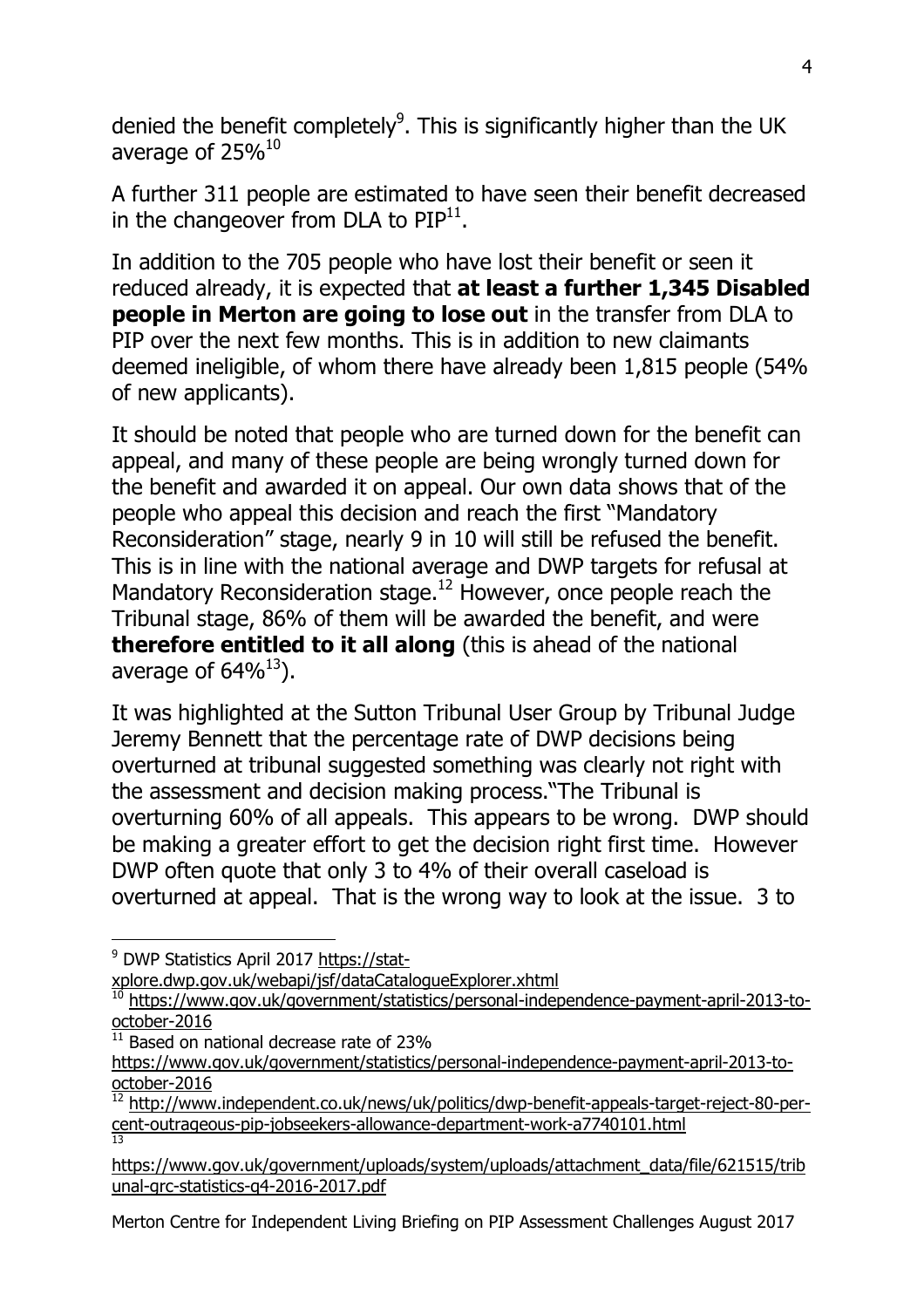4% is still upwards of 100,000 Appellants even when we were at the lowest number of appeals."<sup>14</sup>

## **The impact of losing PIP**

 $\overline{a}$ 

Individuals in receipt of DLA/PIP are exempt from a number of other welfare changes: the single room rate change, the overall benefit cap and in some boroughs, council tax support. If entitlement to DLA/PIP is lost, not only will individuals lose their DLA/PIP income, but they could also lose income from other benefits. $15$  This includes some Housing Benefit, some disability premiums on types of Income Support, Job Seekers Allowance, Employment Support Allowance and Working Tax Credits. Somebody caring for the individual can lose their Carers Allowance, and the individual will also often lose 'passported' benefits such as blue badge and concessionary travel.<sup>16</sup> Overall, loss of PIP can also entail the loss of thousands per year in associated benefits, depending on the person's circumstances. Even though a high proportion of people who go to appeal are successful in getting the benefit back, this is a lengthy process and in many cases a lot of damage has already been done, such as the loss of a Motability car which someone might have used to get to work, or possession proceedings started and they risk losing their home.

These losses will have a knock-on effect on eg people's housing, livelihoods and incomes and impact people's health and wellbeing. There is a growing body of evidence that assessments themselves are having a negative impact on people's mental health $^{17}$ .

In addition to the stress and anxiety caused to the individual from having to go to all the way to Tribunal for something they are entitled to, there is a cost to the state, such as Tribunal costs, increased healthcare costs, cost of possession proceedings, etc. There is an impact

Merton Centre for Independent Living Briefing on PIP Assessment Challenges August 2017

<sup>&</sup>lt;sup>14</sup> Minutes of the Tribunal User Group Meeting, held at Sutton on 20 December 2016 at 2pm, Jeremy Bennett, Regional Tribunal Judge Sutton

<sup>&</sup>lt;sup>15</sup> [http://www.londonspovertyprofile.org.uk/indicators/topics/receiving-non-work](http://www.londonspovertyprofile.org.uk/indicators/topics/receiving-non-work-benefits/dla-caseload-by-care-award-type/)[benefits/dla-caseload-by-care-award-type/](http://www.londonspovertyprofile.org.uk/indicators/topics/receiving-non-work-benefits/dla-caseload-by-care-award-type/)

<sup>&</sup>lt;sup>16</sup> Welfare Benefits and Tax Credits Handbook 2017/18, Child Poverty Action Group

<sup>&</sup>lt;sup>17</sup> [http://www.independent.co.uk/news/uk/politics/fit-to-work-wca-tests-mental-health-dwp](http://www.independent.co.uk/news/uk/politics/fit-to-work-wca-tests-mental-health-dwp-work-capability-assessment-benefits-esa-pip-a7623686.html?utm_content=buffer5a87e&utm_medium=social&utm_source=twitter.com&utm_campaign=buffer)[work-capability-assessment-benefits-esa-pip-](http://www.independent.co.uk/news/uk/politics/fit-to-work-wca-tests-mental-health-dwp-work-capability-assessment-benefits-esa-pip-a7623686.html?utm_content=buffer5a87e&utm_medium=social&utm_source=twitter.com&utm_campaign=buffer)

[a7623686.html?utm\\_content=buffer5a87e&utm\\_medium=social&utm\\_source=twitter.com&](http://www.independent.co.uk/news/uk/politics/fit-to-work-wca-tests-mental-health-dwp-work-capability-assessment-benefits-esa-pip-a7623686.html?utm_content=buffer5a87e&utm_medium=social&utm_source=twitter.com&utm_campaign=buffer) [utm\\_campaign=buffer](http://www.independent.co.uk/news/uk/politics/fit-to-work-wca-tests-mental-health-dwp-work-capability-assessment-benefits-esa-pip-a7623686.html?utm_content=buffer5a87e&utm_medium=social&utm_source=twitter.com&utm_campaign=buffer)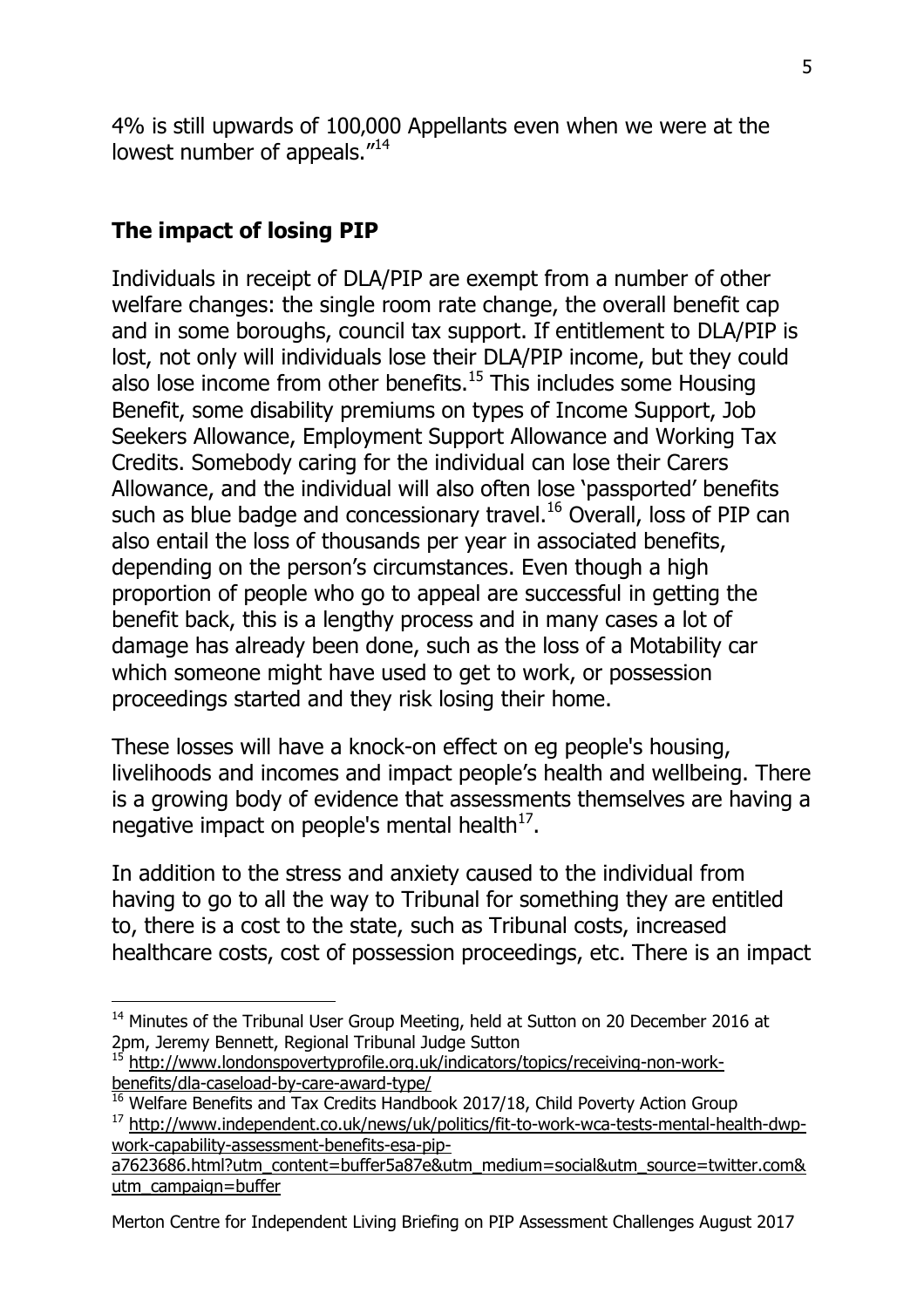on organisations supporting the individual too. For example, Council staff from Social Services may end up attending Tribunals with some Disabled people, and for Merton CIL, there is an organisational impact as every appeal takes on average an additional 20+ hours work, which is time taken away from other people who also need support.

# **In Detail**

 $\overline{a}$ 

## **1. Inaccessible Assessment Centres**

At Merton CIL we regularly get calls from Merton residents who are being asked to attend assessment centres which are difficult for them to get to. This includes being told to travel to Deptford, East London or Vauxhall, all of which require independent travel skills, and the ability to make lengthy journeys with multiple changes. Even closer assessment centres can be difficult to get to, with typical centres being located in Wandsworth and Croydon, neither very easy to get to for Merton residents.

PIP assessment centres appear to have been set up with little consideration for the access needs of the people visiting them. For example, in a Wandsworth<sup>18</sup> centre, there is no parking. The nearest disabled parking spaces are over 200 meters away, and the nearest general car park requires you to walk through a shopping centre before reaching the assessment centre (see pictures 1 and 2). We have had to resort to asking people to get dropped off outside the centre, even though this requires them to drive into a private road and wait on yellow lines and is in direct conflict with the information provided by the centre which tells people not to do this. In addition, this particular centre is very poorly marked and signposted and almost impossible to find unless you have been before. Another example is when assessment centres have wheelchair inaccessible buildings, as described in our case study below.

Inaccessible centres are also those which fail to take into account the communication, health or support needs of people attending the centres. For example, one particular centre $19$  has very poor support for people waiting for appointments and we have frequently witnessed people crying in the waiting room, which is distressing for everyone else

<sup>&</sup>lt;sup>18</sup> PIP Consultation Centre, Unit 4 & 5 Ground Floor, The Filaments, Buckhold Road, London SW18 4AT

<sup>&</sup>lt;sup>19</sup> 1st Floor, Stephenson House, 2 Cherry Orchard Road, Croydon, Surrey, CR0 6BA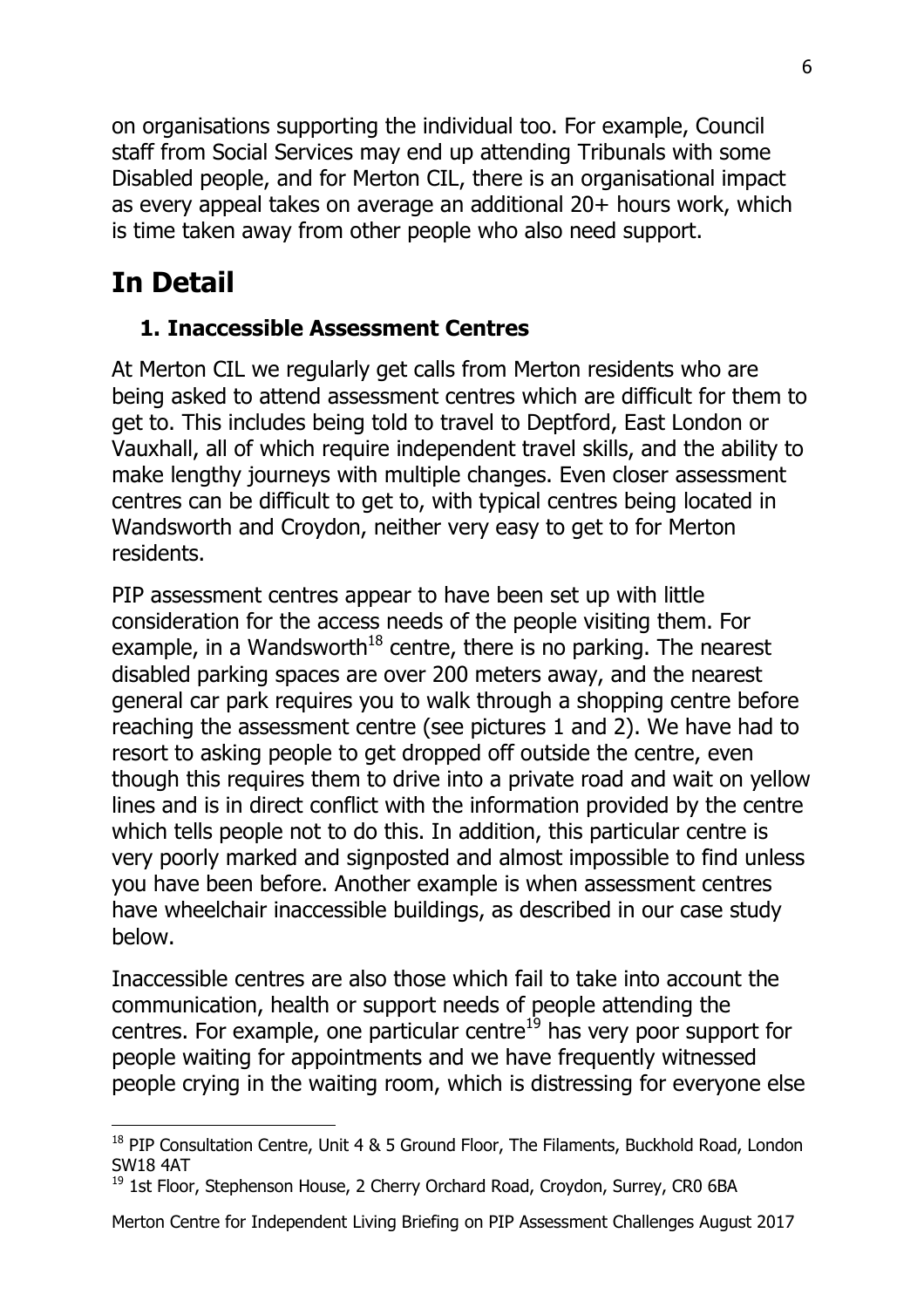too, and on occasion distressed individuals displaying aggressive or challenging behavior. In one case we witnessed an individual repeatedly banging their head against the wall, which was ignored by staff at the centre. Our advocate was with someone with support needs, otherwise we would have intervened.

#### **Case Study 1 – An Inaccessible Centre**

A woman with severe learning difficulties had been invited to an assessment for PIP in Croydon<sup>20</sup>. Before her involvement with Merton CIL she had to rearrange her appointment twice<sup>21</sup> due to 1. As she was unable to get support to go to this appointment. 2. For a hospital appointment.

When she came to Merton CIL to prepare for her assessment her assigned worker noticed that the centre she had been asked to go to was one that Merton CIL knows not to be accessible. Since her assigned worker is a wheelchair user they rang the provider to request that the appointment be moved.

The worker explained that the lady could not attend alone as she is unable to communicate without prompting. She cannot remember the names of her conditions. She is fearful of new places. The worker explained that a wheelchair user would therefore be attending the appointment with her.

The worker was told that the appointment could not be rearranged as it had been moved twice already. The worker said she was aware of that and the guidelines however she would like them to be clear that the inaccessibility of the property was not the fault of the claimant. The rep said he would speak to his manager. After a period on hold the rep can back online and explained that the building was accessible. The worker stated that both she had her colleagues had been to this building and that it was not. After the worker explained the multiple problems with the building the rep admitted her had not been there himself and was not aware of these problems. The rep at one point suggested the wheelchair user could fold up their wheelchair to access the assessment room. The worker explained that it was unacceptable to expect any wheelchair user to do this particularly without ever inquiring whether it was physical possible or safe to do so.

 $\overline{a}$ <sup>20</sup> Synergy Centre, 1D Church Road, Croydon, CR0 1SG

 $21$  People are now only allowed to rearrange an appointment once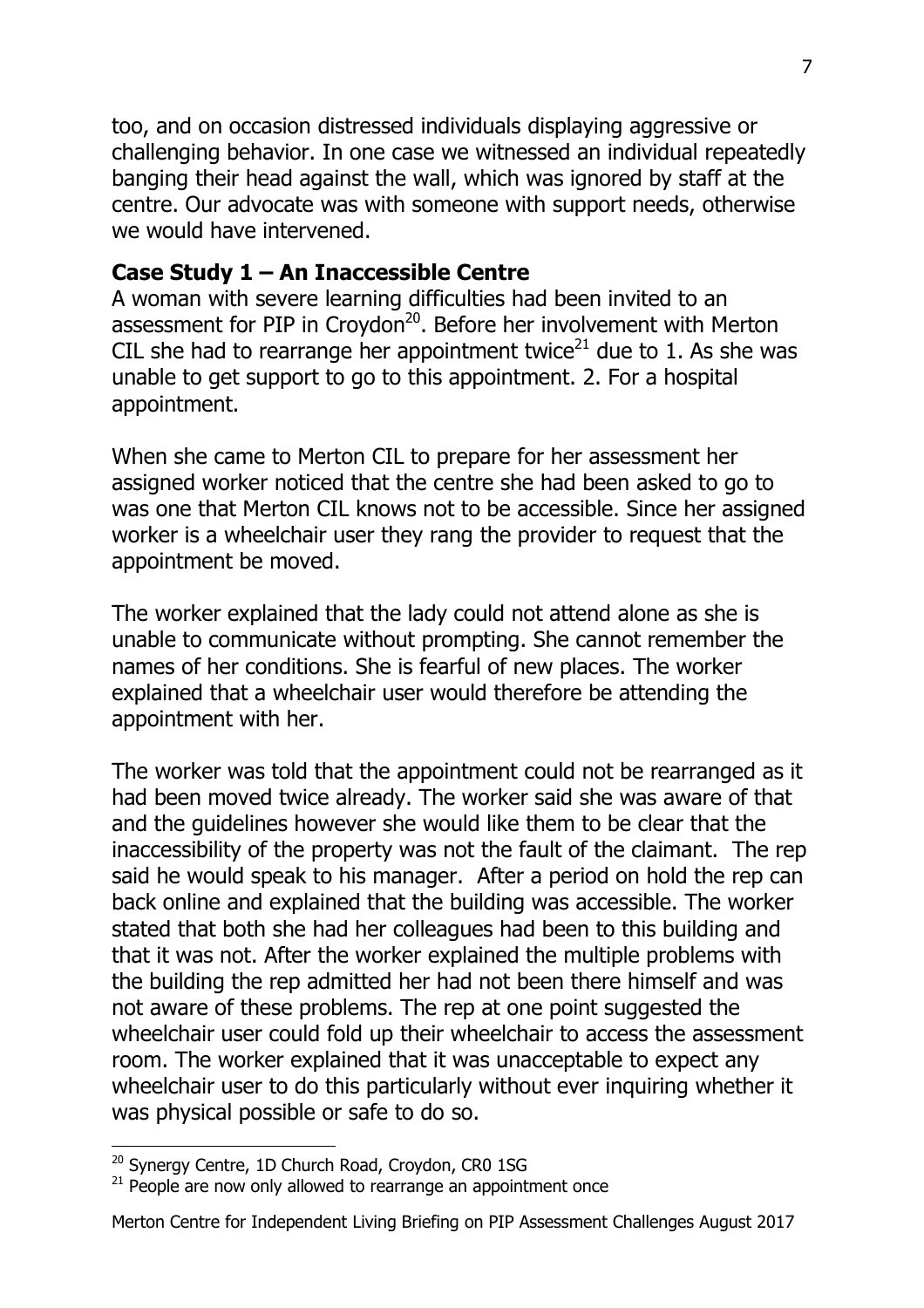The worker was told that herself and the claimant would have to wait for the only accessible room in the building to become available to have the assessment. The worker suggested that this was impractical and asked why the provider could not book appointments based upon access needs. The worker explained that this was not the first time that this problem had occurred and that previously Merton CIL and their service users had had to wait hours for the accessible room to become available despite turning up at their appointment times. The worker suggested it might be more supportive for the Centre staff and claimants if the centre could ensure that access needs were accounted for before claimants turn up for their appointments. The rep said that the person should attend the centre at the time booked and wait for the accessible room to become available if she wanted to continue with the claim (see picture 3 for waiting room).

This is a clear example of centres adding needless stress to an already daunting process.

### **2. Overbooking of Assessment Centres**

We have identified that assessment centres appear to have moved in the last 24 months to a model that we compare to budget airline bookings, ie, they are overbooking appointments in the assumption that some people will not turn up. This was confirmed by one of the assessors who told us that she had 20 assessments on her list per shift, but that she could only reasonably do 6 in the time available. This means that a number of our service users are seeing last minute cancellations by the assessment centres – sometimes while they are en route or just as they are getting ready to leave. This is clearly distressing for people who have prepared for the assessment and may already have faced a lengthy wait to get to this point. For those who do get to the assessment centre we have seen long waits at the centres causing distress and anxiety for our service users. For example, we have had people vomiting at the centre due to anxiety over the wait.

Practical issues also arise such as people unable to take their medication or having difficulty with childcare arrangements.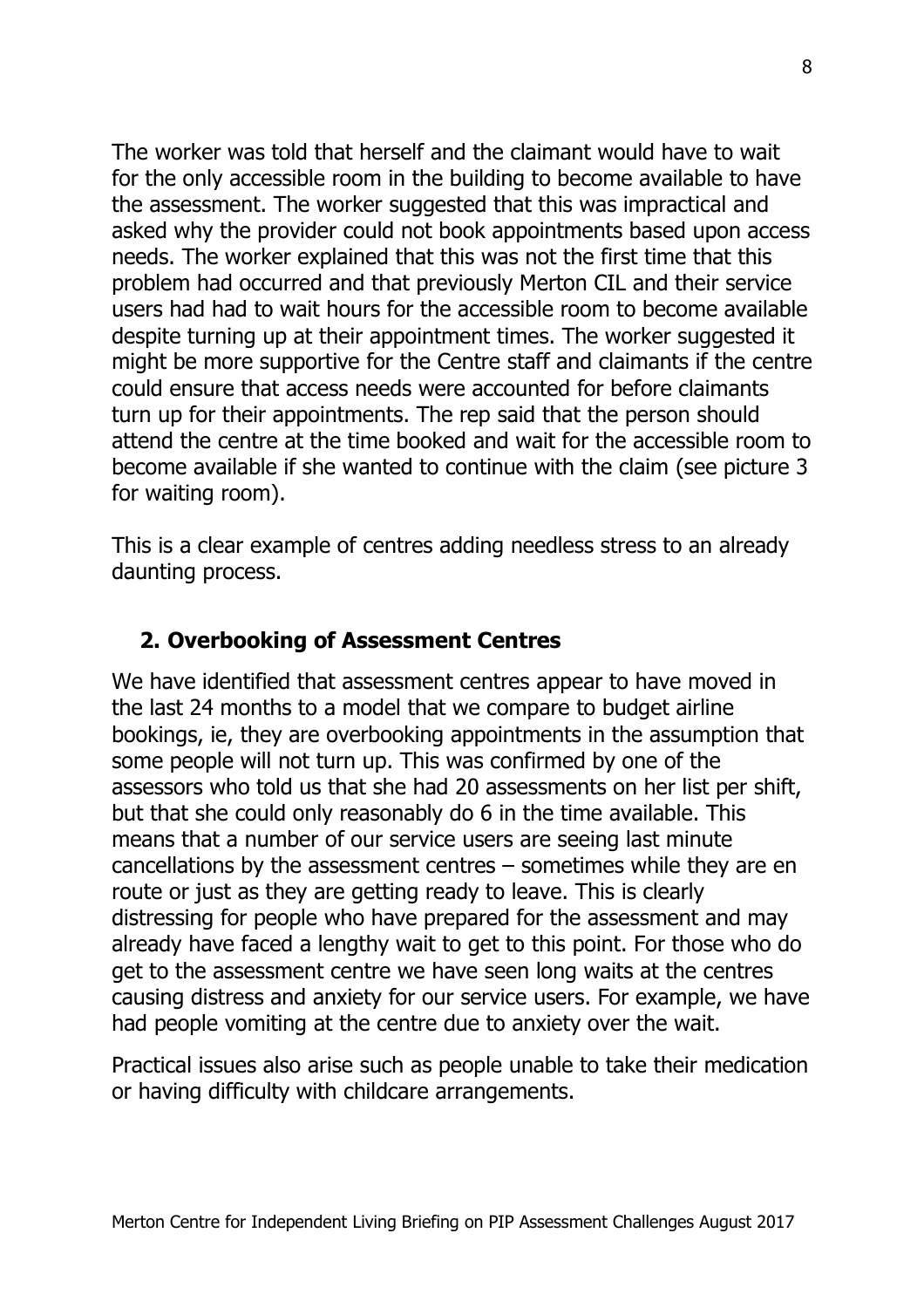## **Case Study 2 – Long Wait results in Cancelled Assessment**

A mother of a toddler had had to change her initial assessment as she had no one to go with. When she re-booked her assessment<sup>22</sup> she made it clear that she would only be able to attend with support as she suffers from pain, exhaustion and panic attacks.

Despite this, when she arrived for her assessment, she waited from 1.30pm until 3.55pm. Her booked appointment time was at 1.45pm. During the wait she kept asking the receptionist how long she would have to wait and kept being told she was next. She was with a friend, but struggling with exhaustion and the seating was uncomfortable. She has fibromyalgia and sores, so the long wait on uncomfortable seating caused significant pain and distress.

When she was finally called in she had almost no time left as she had to collect her child from nursery, as no one else was available to pick them up.

She was told to come back for an assessment on another day, which was eventually booked 2 months later. She felt that the wait and cancellation had caused her stress and exhaustion, she hadn't slept for days in anticipation, and she subsequently became ill too.

### **3. Inaccurate Assessments**

 $\overline{a}$ 

PIP works on a points system<sup>23</sup> and at Merton CIL we are witnessing a growing number of assessments where people are being assessed as having zero or very few points at assessment, which is later overturned in tribunal. In a number of cases, people felt their assessment reports were so far removed from their situation and what had been discussed at the assessment itself, that they thought their details had been mixed up with someone else. Assessments for people with mental health needs or for people with fluctuating conditions seem particularly poorly done. Our observations about inaccurate assessments is backed up by the

 $22$  The Quadrant, 213-217 The Broadway, Wimbledon, London, SW19 1NL <sup>23</sup> [https://www.citizensadvice.org.uk/benefits/sick-or-disabled-people-and](https://www.citizensadvice.org.uk/benefits/sick-or-disabled-people-and-carers/pip/appeals/how-decisions-are-made/)[carers/pip/appeals/how-decisions-are-made/](https://www.citizensadvice.org.uk/benefits/sick-or-disabled-people-and-carers/pip/appeals/how-decisions-are-made/)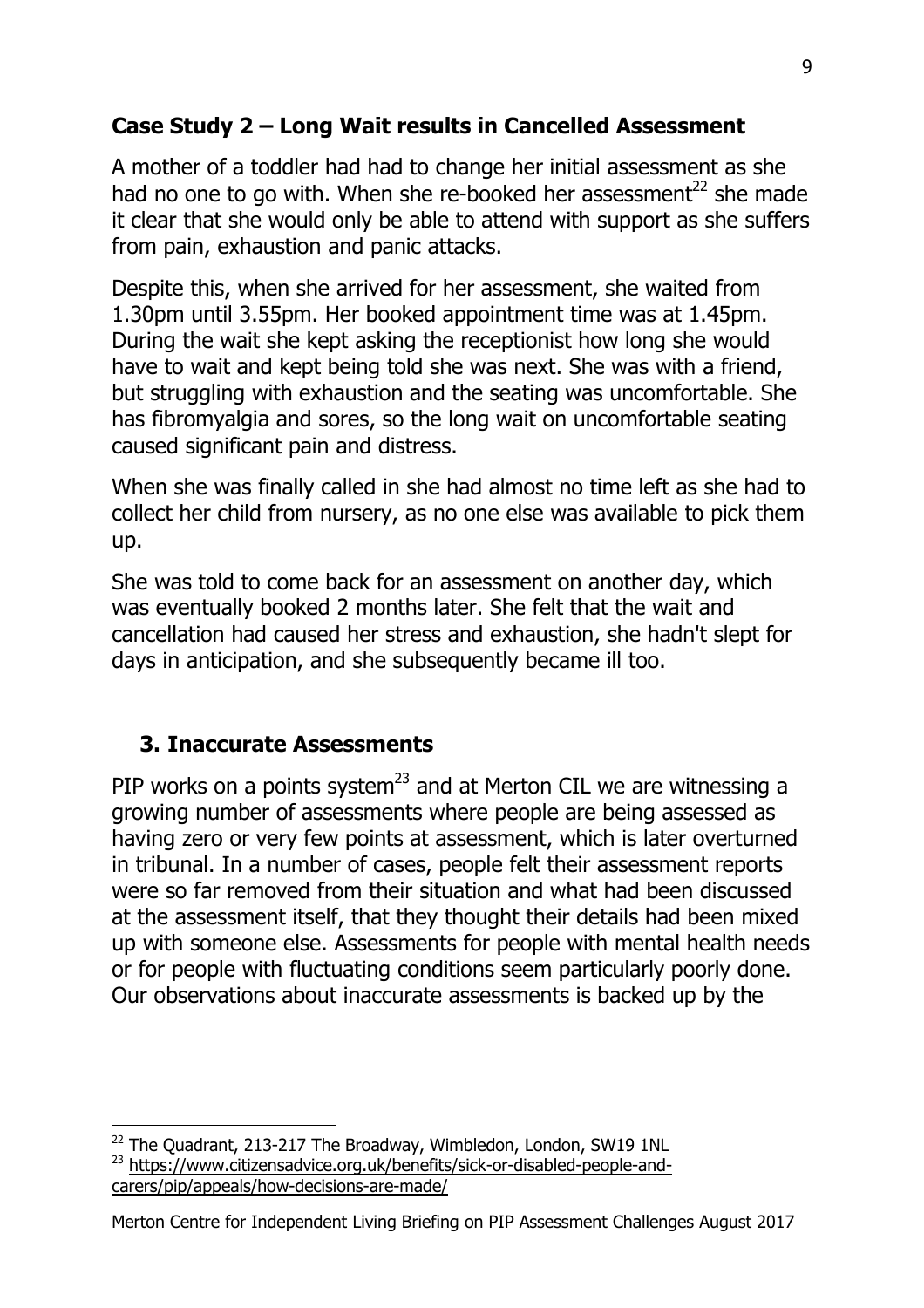NAO report which highlights that only 13% of PIP and ESA assessment reports reached the necessary standard. <sup>24</sup>

Despite these known issues, in some cases our advocates have been stopped from taking notes during the assessment or stopped from asking the person clarifying questions when they feel an issue hasn't been properly explored, in contravention of DWP guidelines<sup>25</sup>. In one case the Disabled person said they had felt very uncomfortable throughout the assessment and that they had been frightened of the assessor who they felt had spoken to the advocate in an aggressive manner. They person felt they had not been listened to and in fact were denied the benefit, which on appeal was overturned and they were awarded PIP. In another case, a former DLA recipient was denied PIP despite having cancer, diabetes, physical impairments and a home resuscitation kit to help manage their health. We supported the person through Tribunal and they got the enhanced rate for both components of the benefit and the Tribunal recommended the award was given for 5 years.

## **Case Study 3 - One point to 28 points**

A local Disabled mum was referred to Merton CIL support with an upcoming appeal PIP claim. Following the initial claim and mandatory reconsideration, she had been awarded just 1 point and was told she was not eligible. This was despite the fact that she lives with bipolar disorder, depression and borderline personality disorder. Her day-to-day challenges mean that she does not leave her home, answer her phone or read her post. She does not eat, cook, wash or change her clothing regularly due to her depression. She has to be supported to take medication and maintain her health, and she is unable to manage her finances.

The tribunal judges over-turned the original DWP decision and awarded 28 points and the enhanced rate for both daily living and mobility components of the benefit.

Merton Centre for Independent Living Briefing on PIP Assessment Challenges August 2017

 $\overline{a}$ <sup>24</sup> [https://www.nao.org.uk/wp-content/uploads/2016/01/Contracted-out-health-and](https://www.nao.org.uk/wp-content/uploads/2016/01/Contracted-out-health-and-disability-assessments.pdf)[disability-assessments.pdf](https://www.nao.org.uk/wp-content/uploads/2016/01/Contracted-out-health-and-disability-assessments.pdf) 25

[https://www.gov.uk/government/uploads/system/uploads/attachment\\_data/file/547146/pip](https://www.gov.uk/government/uploads/system/uploads/attachment_data/file/547146/pip-assessment-guide.pdf)[assessment-guide.pdf](https://www.gov.uk/government/uploads/system/uploads/attachment_data/file/547146/pip-assessment-guide.pdf)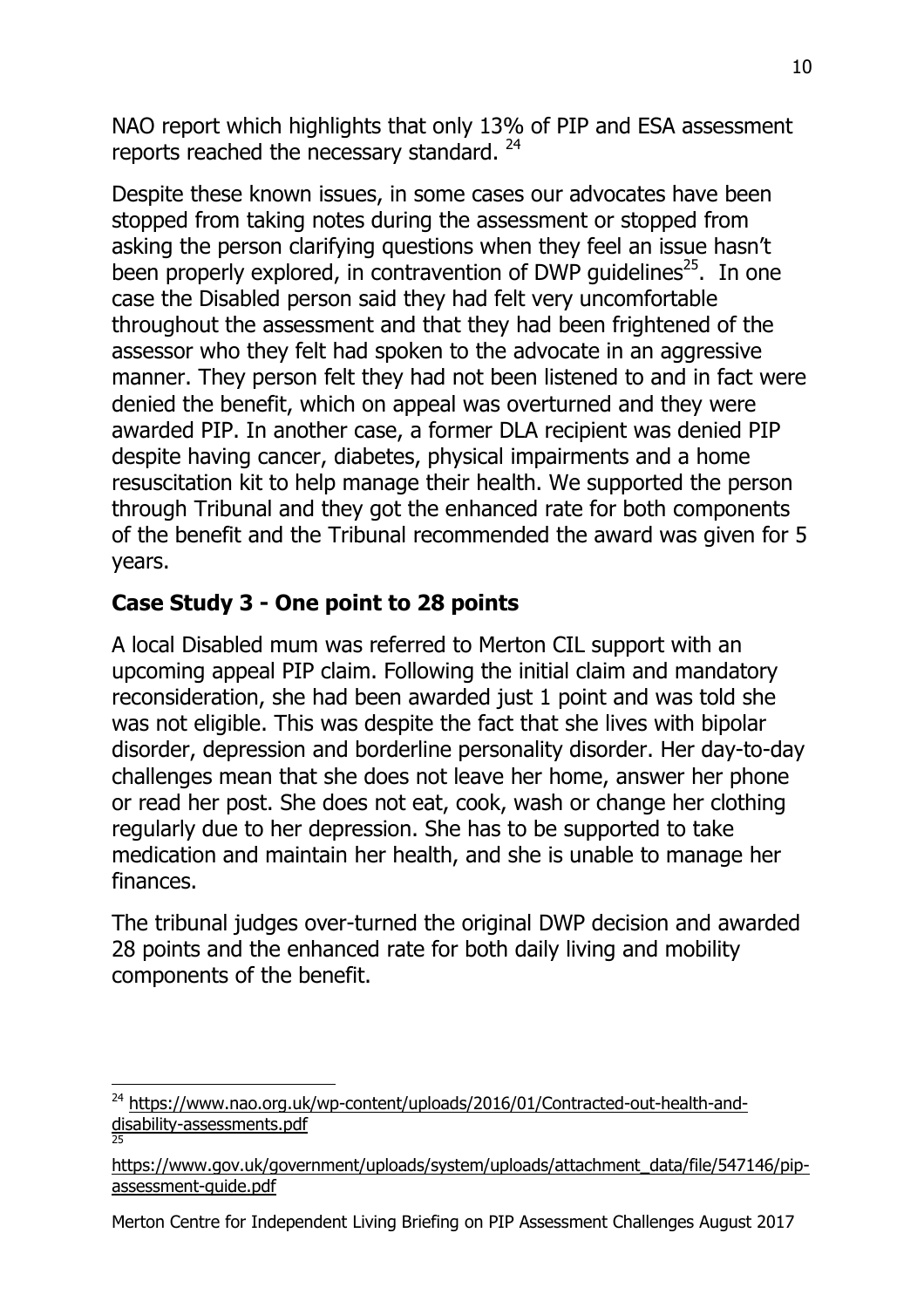#### **Case Study 4: The knock-on effect of changing from DLA to PIP**

Mo got in touch for support with a benefits Health Assessment for PIP, having previously had DLA. Normally we offer people one or two sessions to prepare them for a Health Assessment so that they know what to expect, and we go along to the Health Assessment with them. When Mo got in touch with us before the assessment, we were fully booked. What we did do was explain his right to ask for an assessment closer to home – he had been told to go to Barking – and we signposted him to some guidance, which we also posted to him.

We stayed in touch with Mo and following the Health Assessment, Mo let us know that he was awarded PIP but only for the Daily Living component and not for the Mobility component. He said the assessor hadn't given him time to explain the impact of his different impairments properly, and had prevented his friend, who went with him, from making any notes. The decision was a real cause for concern for Mo because under DLA he had been entitled to the Mobility component and had used that money to lease an adapted car under the Motability scheme. Mo's disability had not changed, but the benefit had. Now Mo was in a situation where he was no longer entitled to lease his adapted car, and was going to be forced to return it. He used that car to get to work, and Mo wasn't sure how he would get to work without it.

We supported Mo through the Mandatory Reconsideration process. The DWP decided to uphold their initial decision, so Mo went to appeal. This was a difficult decision for Mo because at tribunal, there is always the possibility that the whole award will be looked at again, and there is the risk that the award will be reduced or refused altogether, as well as the possibility of getting a higher award, which Mo was asking for. However, Mo felt that he had been unfairly assessed so he went ahead with the appeal. We supported Mo with a preparation session to go through what he could expect at the Tribunal, and we supported Mo to speak up at the Tribunal. The Tribunal found that Mo was eligible for the Mobility component at the standard rate. This outcome meant that Mo was not entitled to re-access the Motability scheme, but was entitled to access a range of other benefits such as Blue Badge and Freedom Pass, as well as seeing his award increase by £22 a week. Because of the long gap (about 7 months) between having his entitlement removed and it being reinstated, Mo had already had to leave the Motability scheme as there was a 7-week window in which you have to either hand back, or buy the leased car (this was extended to 26 weeks in April 2017). Following our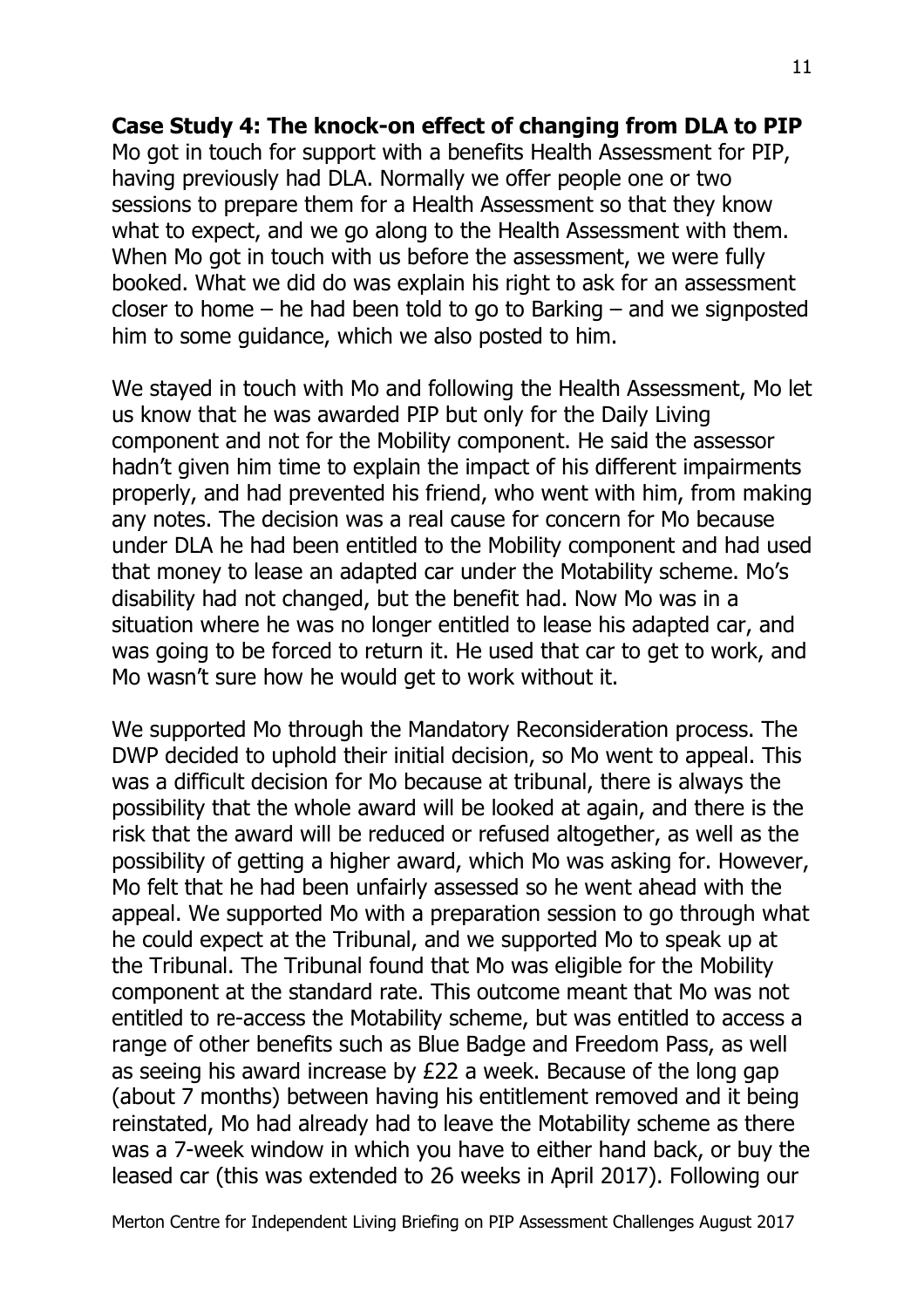advice around the Motability Transfer package, Mo was able to buy the car outright, rather than losing it. Now Mo is sorting out his road tax liability, which had been affected by the loss and reinstatement of his benefit.

### **In Conclusion – Significant Risk Factors for Disabled Merton Residents**

There is a growing body of evidence indicating that the very process of forcing Disabled people to undergo an assessment is damaging to their wellbeing. Many Disabled people are not only being assessed for PIP, but also for Employment Support Allowance (ESA) and for Social Care, and in many instances being reassessed annually and, in the words of one of our service users, "being asked to prove I am needy enough all the time". In one example, we supported a man at a PIP assessment<sup>26</sup> which was quite lengthy because of the range of issues being discussed. During the assessment, he needed to take numerous breaks as he felt a seizure may be coming on. At the end of the assessment it was our advocate who had to accompany him home (something we don't typically do) as we were so worried about his health.

In several other examples, people have told us about how they feel disbelieved and how they feel they are being accused of being liars following assessments. This is backed up by recent press coverage highlighting how negative the assessment experience can be. $^{27}$ ,  $^{28}$ 

Sadly, our experience is by no means unique. Discussions at the Merton Health and Social Care Forum make it clear that other support agencies are seeing the same issues arising for the people they are supporting. This shared experience is further verified by recent national reports on PIP by Inclusion London<sup>29</sup> and Citizens Advice.<sup>30</sup>

 $\overline{a}$ 

Merton Centre for Independent Living Briefing on PIP Assessment Challenges August 2017

<sup>&</sup>lt;sup>26</sup> PIP Consultation Centre, Unit 4 & 5 Ground Floor, The Filaments, Buckhold Road, London SW18 4AT

<sup>&</sup>lt;sup>27</sup> [https://www.theguardian.com/commentisfree/2016/sep/26/i-feel-ashamed-in-a-way-i](https://www.theguardian.com/commentisfree/2016/sep/26/i-feel-ashamed-in-a-way-i-never-did-before-your-stories-of-pip-assessment)[never-did-before-your-stories-of-pip-assessment](https://www.theguardian.com/commentisfree/2016/sep/26/i-feel-ashamed-in-a-way-i-never-did-before-your-stories-of-pip-assessment)

 $\frac{28}{28}$  [https://www.theguardian.com/commentisfree/2016/sep/22/we-cant-help-being-disabled](https://www.theguardian.com/commentisfree/2016/sep/22/we-cant-help-being-disabled-reassessment-hysteria-scroungers-cheating-system)[reassessment-hysteria-scroungers-cheating-system](https://www.theguardian.com/commentisfree/2016/sep/22/we-cant-help-being-disabled-reassessment-hysteria-scroungers-cheating-system)

<sup>29</sup> [https://www.inclusionlondon.org.uk/campaigns-and-policy/facts-and-information/welfare](https://www.inclusionlondon.org.uk/campaigns-and-policy/facts-and-information/welfare-reform/evidence-pip-review/)[reform/evidence-pip-review/](https://www.inclusionlondon.org.uk/campaigns-and-policy/facts-and-information/welfare-reform/evidence-pip-review/) 30

[https://www.citizensadvice.org.uk/Global/CitizensAdvice/welfare%20publications/CitizensAd](https://www.citizensadvice.org.uk/Global/CitizensAdvice/welfare%20publications/CitizensAdviceresponsetoPIPSecondIndependentReview.pdf) [viceresponsetoPIPSecondIndependentReview.pdf](https://www.citizensadvice.org.uk/Global/CitizensAdvice/welfare%20publications/CitizensAdviceresponsetoPIPSecondIndependentReview.pdf)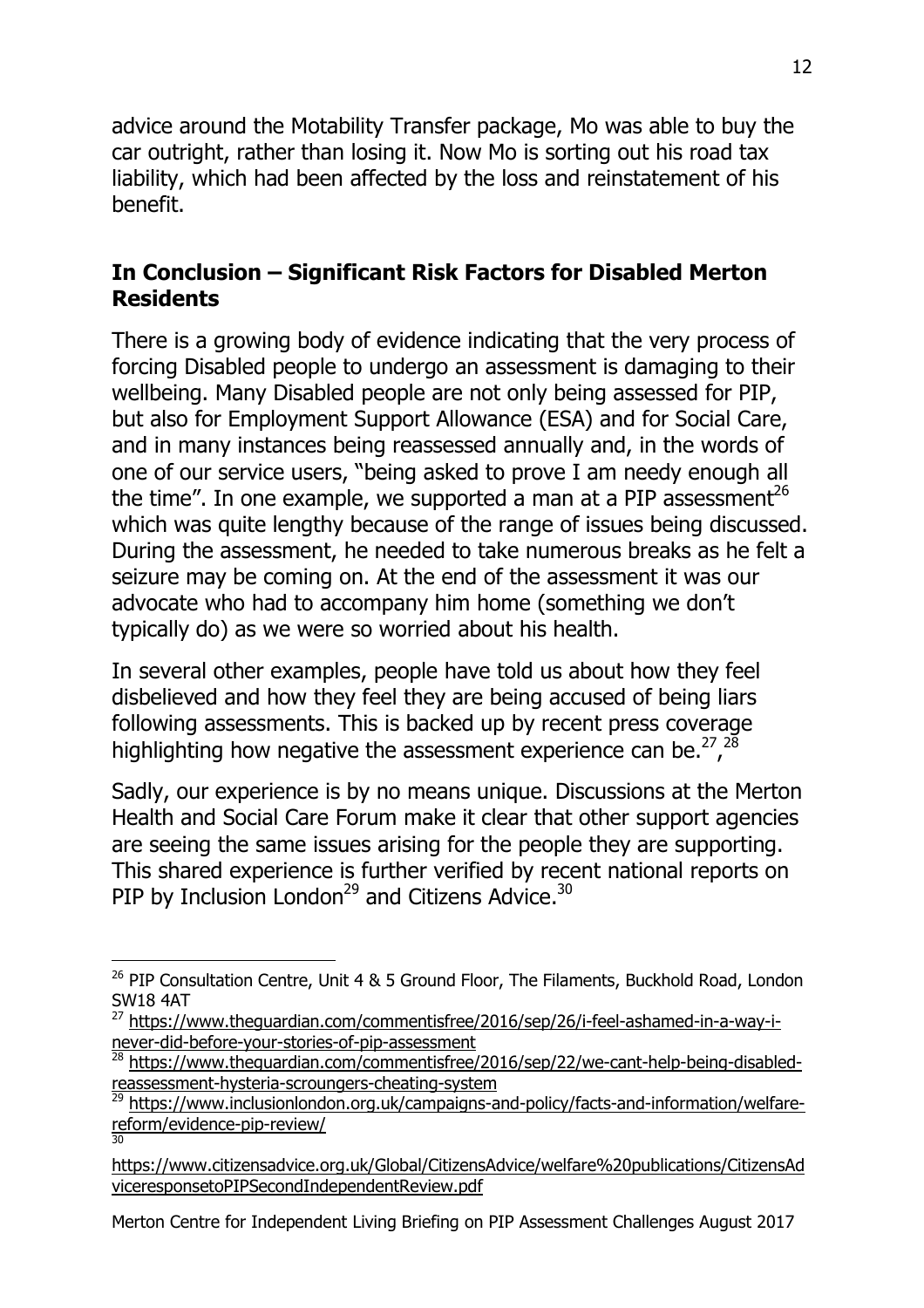However, while the aims of PIP, and the eligibility criteria are national issues, we can challenge problems with the local experience and implementation of PIP in order to get a better and more accurate assessment process for local Disabled people. This is important because of the negative affect the PIP assessment process is having on Disabled people financially, and in terms of their wellbeing. It is important also because of the sheer numbers involved.

#### **Suggestions for Next Steps**

- 1) Establish the reasons for a significantly higher number of Merton residents being denied PIP in the changeover from DLA
- 2) Establish the full financial impact of the loss of PIP/DLA
- 3) Inspect Assessment Centres and insist on local and accessible assessments for local people
- 4) Challenge the practice of overbooking at Assessment Centres
- 5) Investigate the quality of local assessments and whether they are fit for purpose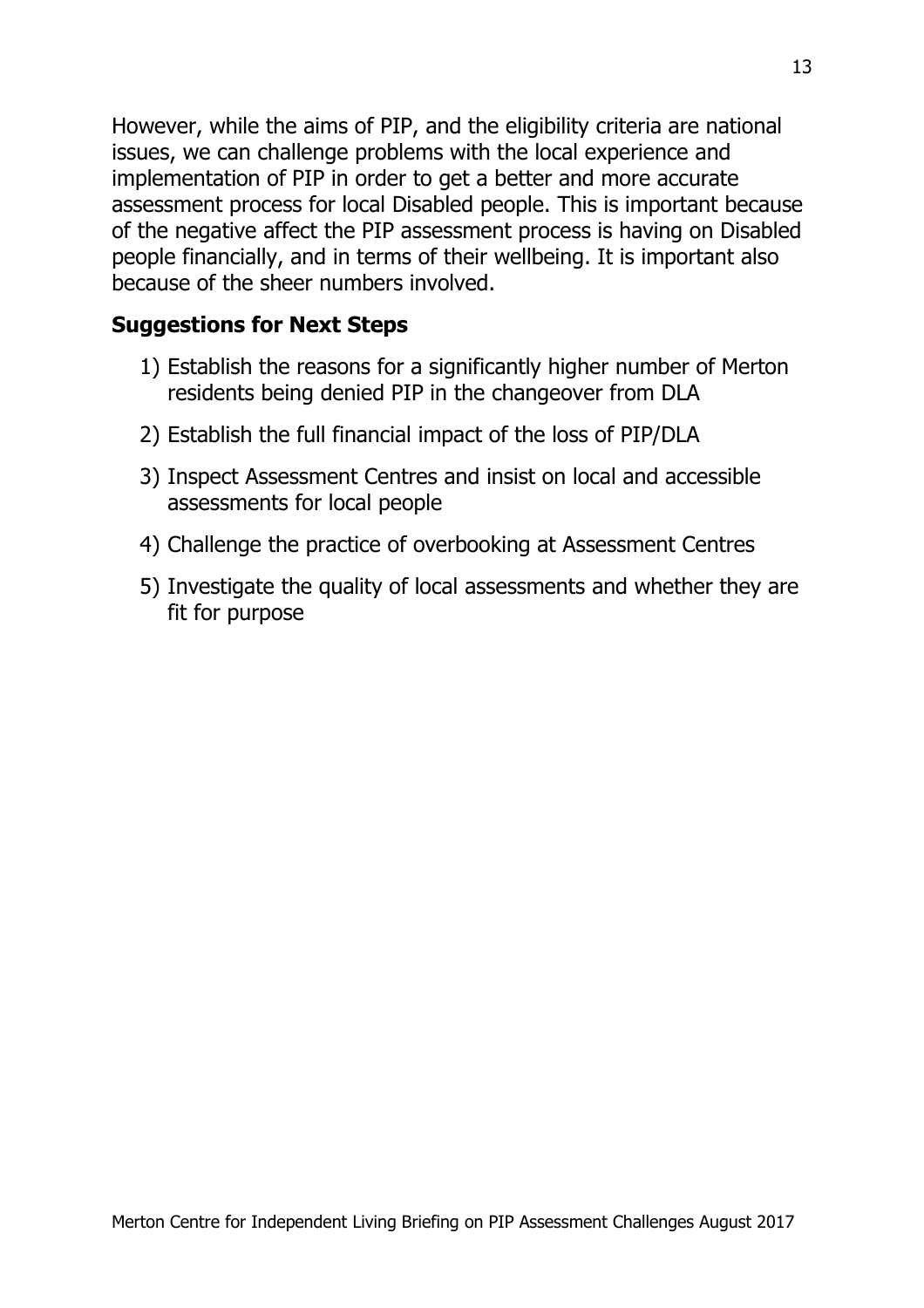### **Picture 1 – Assessment centre on unmarked entrance on private road**

PIP Consultation Centre, Unit 4 & 5 Ground Floor, The Filaments, Buckhold Road, London SW18 4AT



# **Picture 2 – Map showing distance between centre and parking**

PIP Consultation Centre, Unit 4 & 5 Ground Floor, The Filaments, Buckhold Road, London SW18 4AT